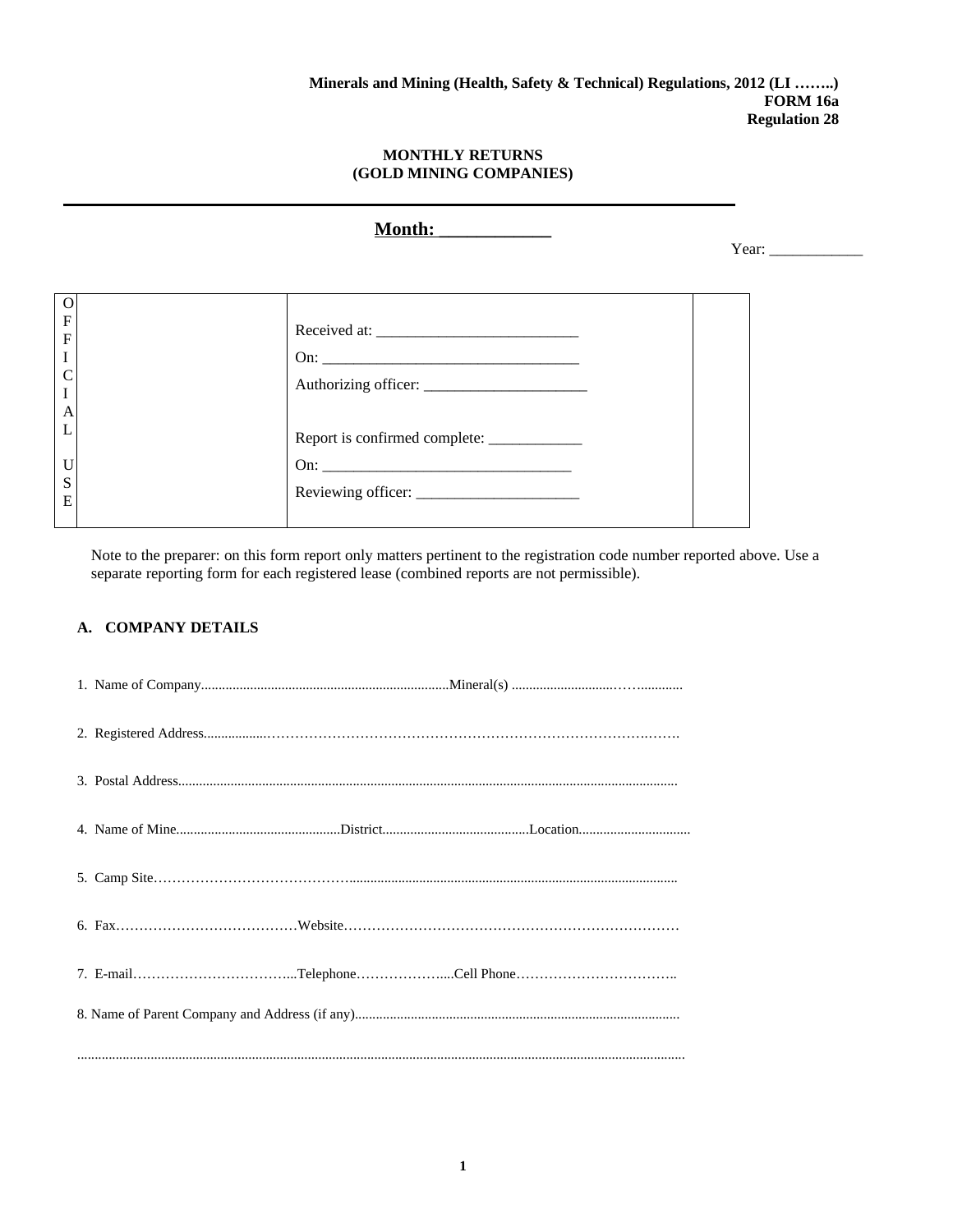## **1. COMPANY DIRECTORS**

| <b>Name of Director</b> | <b>Nationality</b> |  |
|-------------------------|--------------------|--|
|                         |                    |  |
|                         |                    |  |
|                         |                    |  |
|                         |                    |  |
|                         |                    |  |

## **2. COMPANY SHAREHOLDING**

| <b>Name of Shareholder</b> | <b>Nationality</b> | % Shareholding |
|----------------------------|--------------------|----------------|
| a)                         |                    |                |
|                            | .                  |                |
|                            | .                  |                |
|                            | .                  |                |
| e)                         |                    |                |

#### **3. DIRECTORS OF PARENT COMPANY**

| <b>Name of Director</b> | <b>Nationality</b> |
|-------------------------|--------------------|
|                         |                    |
|                         |                    |
|                         |                    |
|                         |                    |
|                         |                    |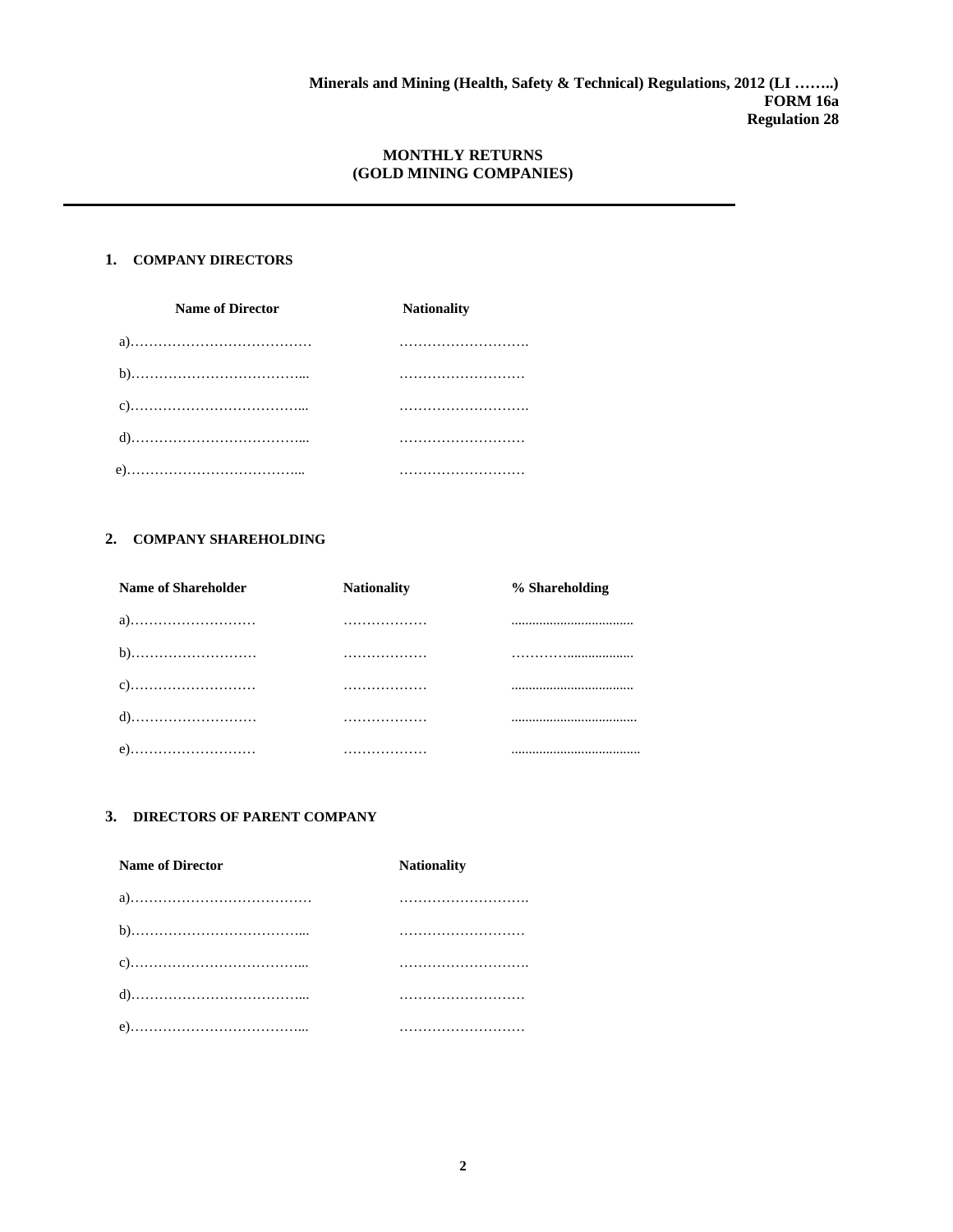# **4. KEY SHAREHOLDERS OF PARENT COMPANY**

| <b>Name of Shareholder</b> | <b>Nationality</b> | % Shareholding |
|----------------------------|--------------------|----------------|
| a)                         | .                  |                |
|                            | .                  |                |
|                            | .                  |                |
|                            | .                  |                |
| e)                         | .                  |                |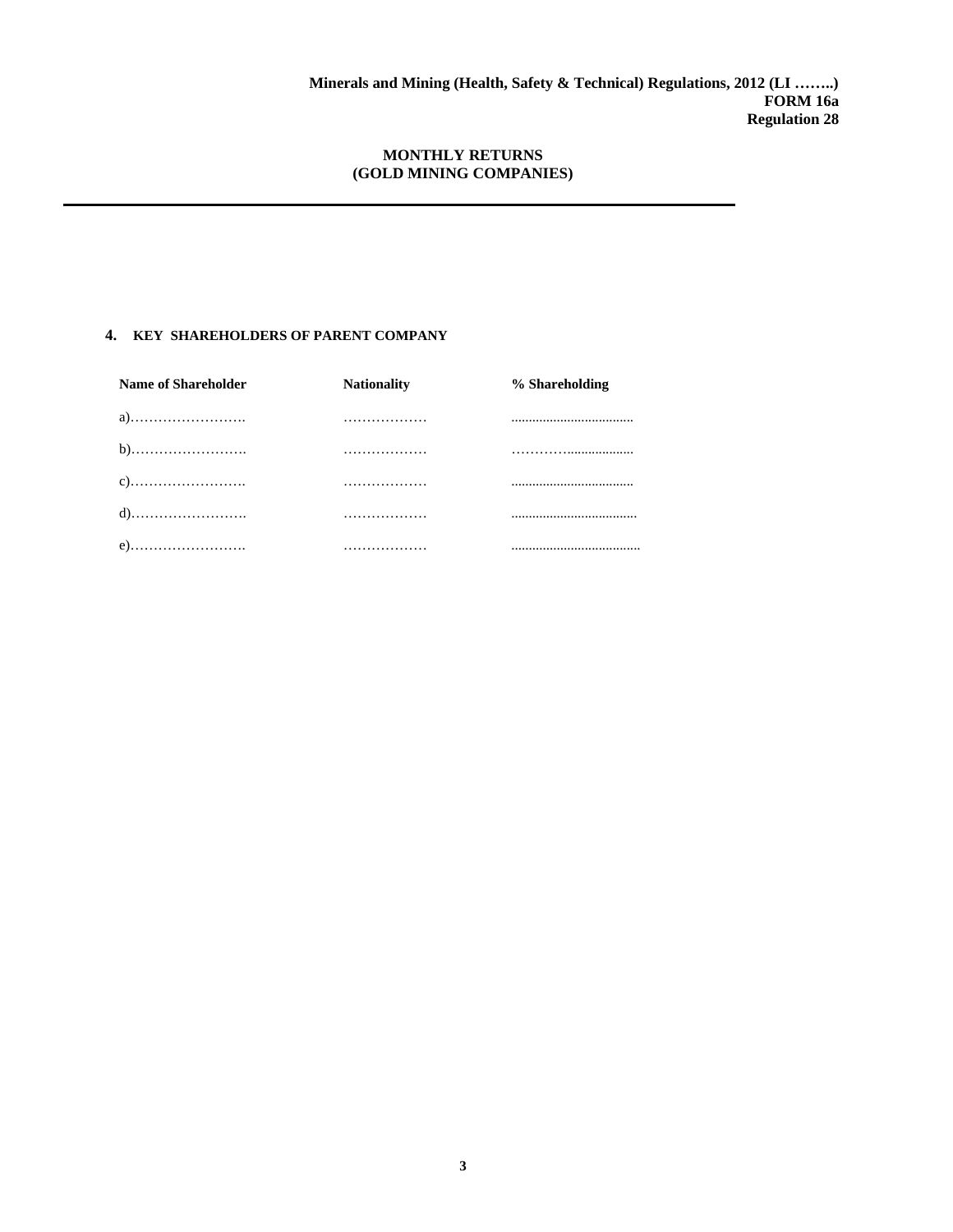#### **B. GEOLOGICAL SUMMARY**

|                             | Tonnage         | Grade                       | Contained saleable minerals          |
|-----------------------------|-----------------|-----------------------------|--------------------------------------|
|                             | (metric tonnes) | (oz, carat, $\ldots$ /tonne | (oz, carat, tonnes  of each saleable |
|                             |                 | of each saleable mineral)   | mineral                              |
| Proven Ore Reserve*         |                 |                             |                                      |
| Probable Ore Reserve*       |                 |                             |                                      |
| <b>Total Reserve:</b>       |                 |                             |                                      |
| Measured Mineral Resource*  |                 |                             |                                      |
| Indicated Mineral Resource* |                 |                             |                                      |
| Inferred Mineral Resource*  |                 |                             |                                      |
| <b>Total Resource:</b>      |                 |                             |                                      |

\*According to JORC (Australasian Joint Ore Reserves Code for Exploration Results, Mineral Resources and Ore Reserves).

# **C. MINING SUMMARY**

| Mining Method (Underground/Surface/Alluvial) |  |  |
|----------------------------------------------|--|--|
|                                              |  |  |

**ii.** Contract/ Owner Mining (circle appropriate) - Name of Contractor (if applicable)...........................................

#### **iii.** Type of Ore Mined

|       |                        | Tonnage $(t, m3)$ | Grade $(g/t, g/m3)$ | Cumulative (month to date) |
|-------|------------------------|-------------------|---------------------|----------------------------|
|       | Oxides                 | .                 |                     |                            |
|       | Sulphides              | .                 | .                   |                            |
|       | Conglomerate           |                   |                     |                            |
|       | Alluvial               | .                 |                     |                            |
|       | Others                 | .                 |                     |                            |
|       |                        |                   |                     |                            |
| iv.   | Average Grade          |                   |                     |                            |
| v.    | <b>Waste Mined</b>     |                   |                     |                            |
| vi.   | Pit Dewatering $(m^3)$ |                   |                     |                            |
| vii.  | <b>Dilution Factor</b> |                   |                     |                            |
| viii. | <b>Stripping Ratio</b> |                   |                     |                            |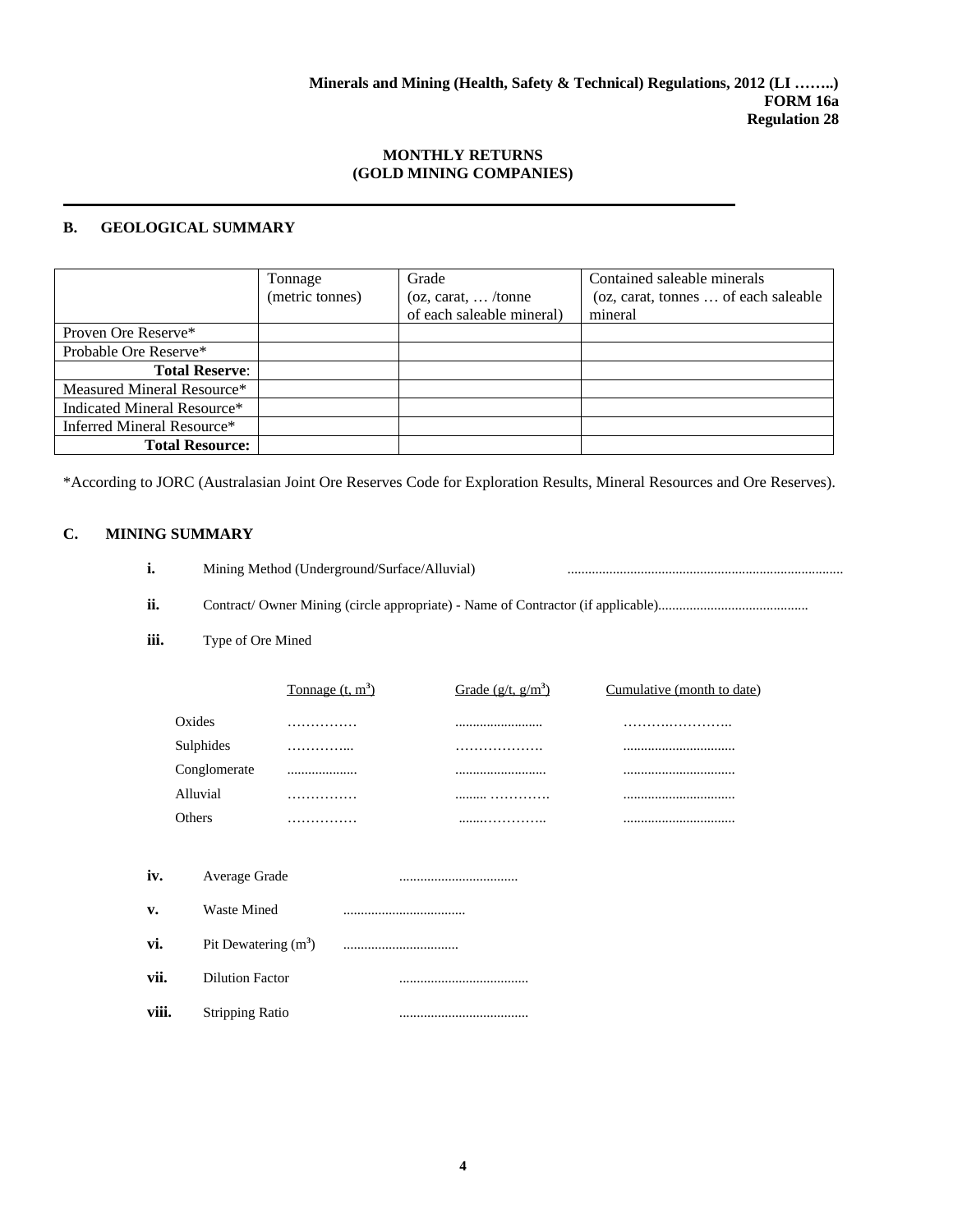## **ix. Equipment (List All)**

| Type | Number | Capacity | Owner (Company or<br>Contractor) |
|------|--------|----------|----------------------------------|
|      |        |          |                                  |
|      |        |          |                                  |
|      |        |          |                                  |
|      |        |          |                                  |
|      |        |          |                                  |
|      |        |          |                                  |
|      |        |          |                                  |

## **x. Processing and Metallurgical Returns**

| Method | Gold Won (troy oz) | Silver Won (troy oz) |
|--------|--------------------|----------------------|
|        |                    |                      |
|        |                    |                      |
|        |                    |                      |
|        |                    |                      |
|        |                    |                      |

Total …..……………………….. ………………………….

|                                          | Month | Cumulative (month to date) |
|------------------------------------------|-------|----------------------------|
| Ore to Treatment Plant $(t, m3)$         |       |                            |
| Quantity of Ore Treated $(t, m3)$        |       |                            |
| Head Grade $(g/t, g/m3)$                 |       |                            |
| $(R + r)$ Grade (g/t, g/m <sup>3</sup> ) |       |                            |
| Tailings grade $(g/t, g/m3)$             |       |                            |
| Total Gold won (troy ozs)                |       |                            |
| By-Products recovered (specify)          |       |                            |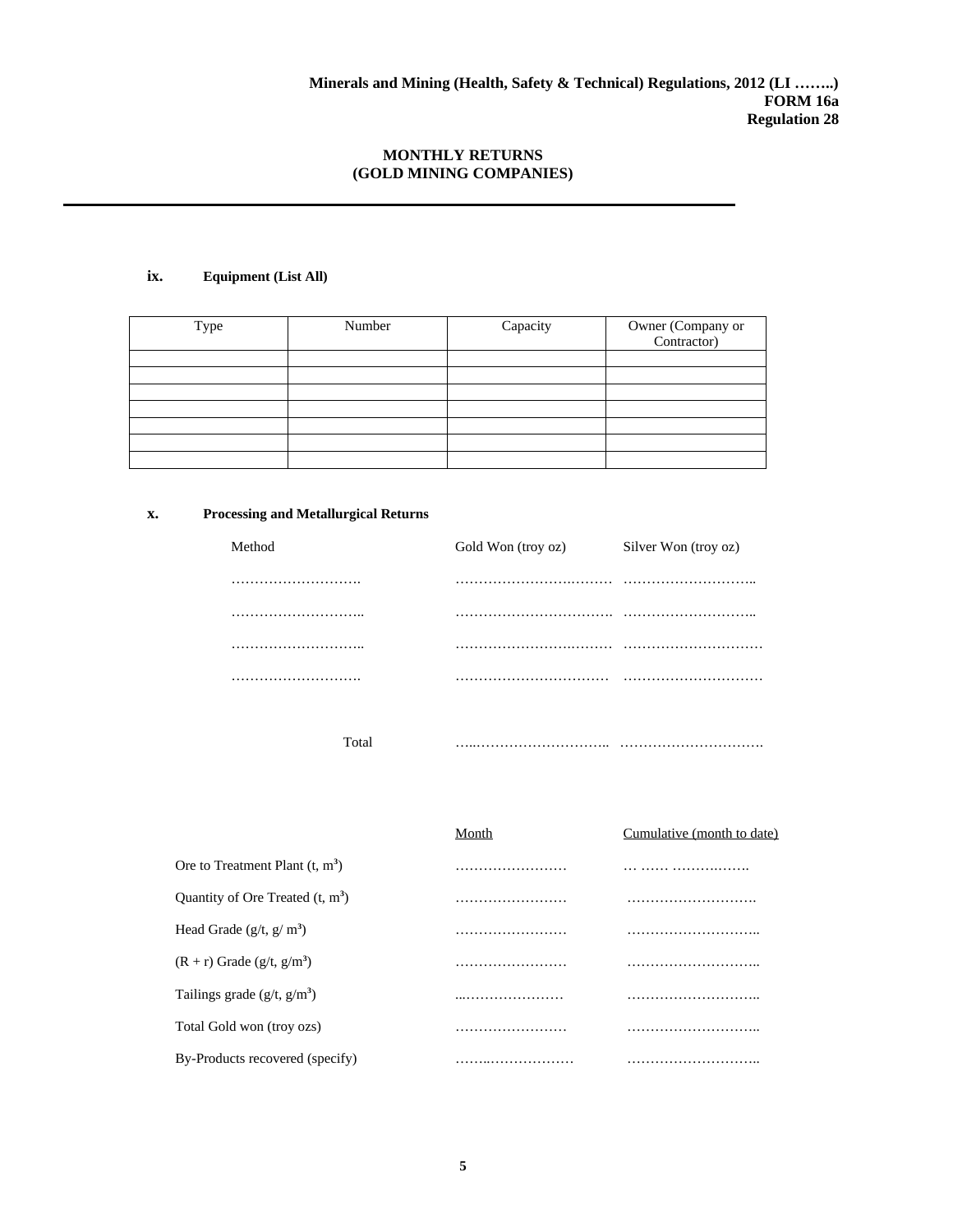#### **xi. Refinery Returns**

Attach Copy of Refinery Returns indicating Gold Recovered (troy ozs), Silver Platinum, etc, Sales Proceeds (US\$), Unit Price (US\$ / fine oz)

#### **xii. Local Sales**

|    | Quantity | Proceeds | <b>Buyers</b> |
|----|----------|----------|---------------|
| a. |          |          |               |
| b. | .        |          |               |
| C. |          |          |               |

Attach copies of receipts from local buyers

#### **xiii. Mine Development**

- a. Surface Mining
	- Cut backs
	- Ramp Extension
	- Road Construction
	- **Drilling**
	- Other Infrastructure
- b. Underground Mining
	- Drives
	- Stopes
	- **Raises**
	- Cross-cuts
	- **Winzes**
	- Shafts
	- Drilling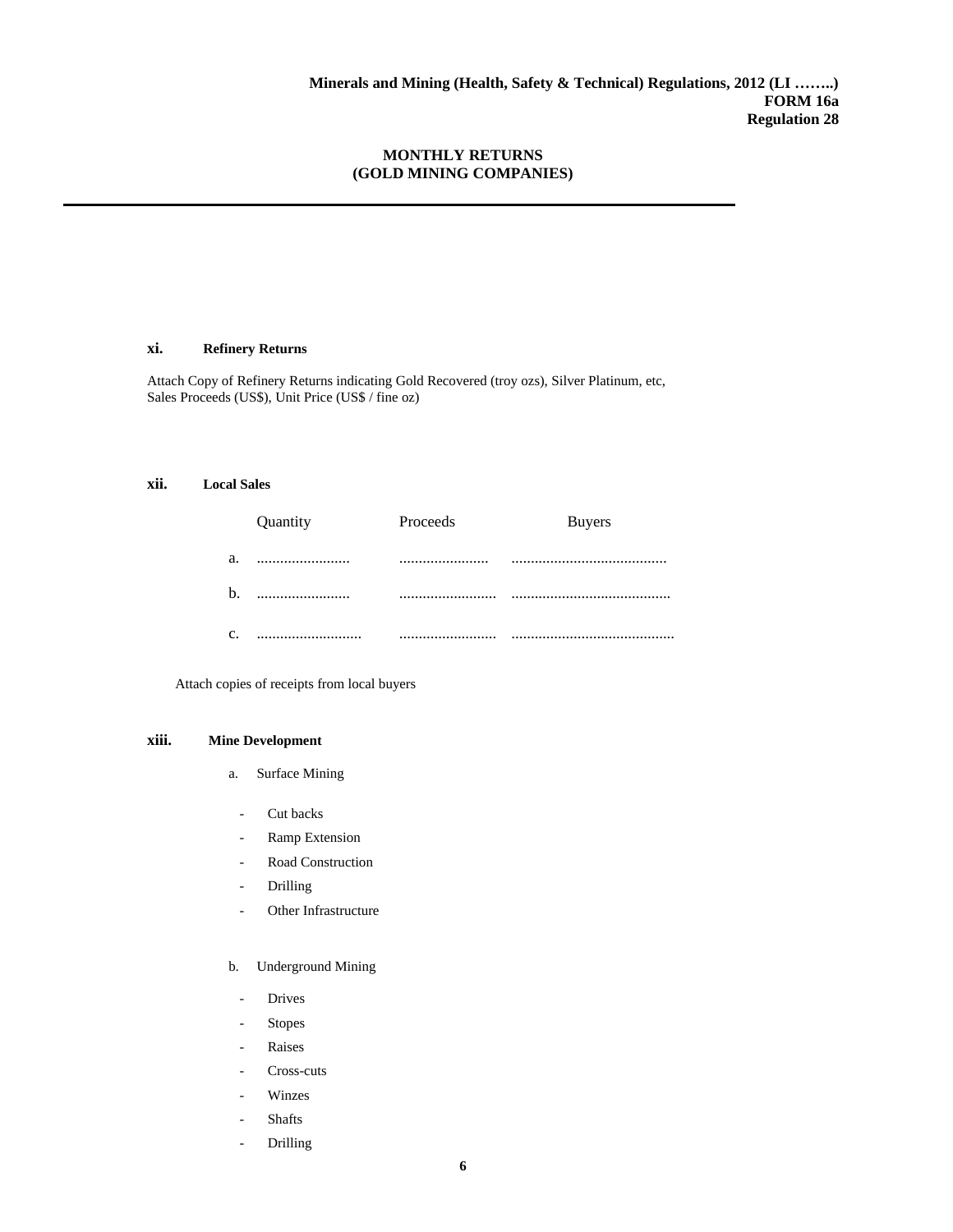- Others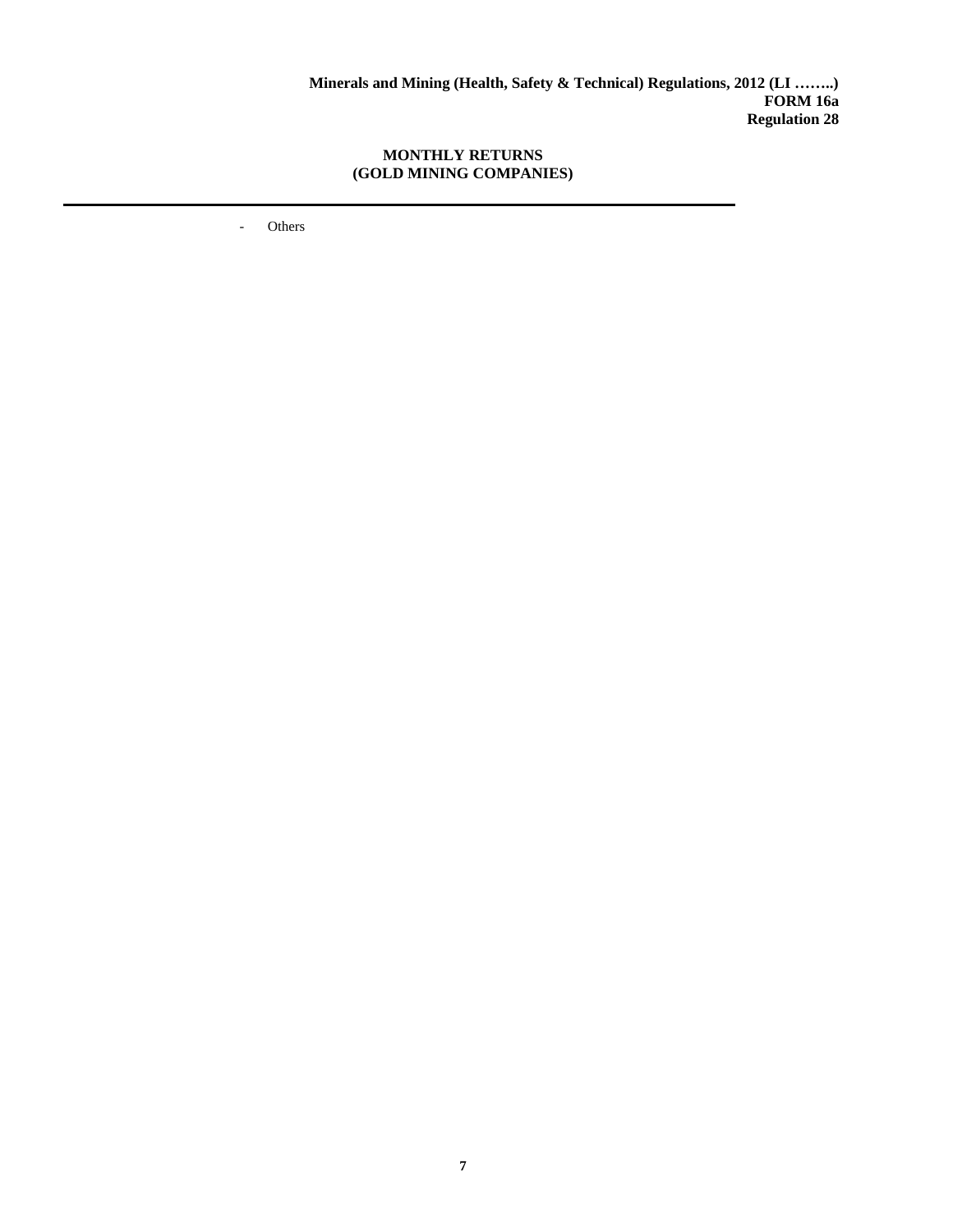#### **D. PRODUCTION EXPENDITURE**

**xiv.** Average Monthly Foreign Exchange Rate Applied (Cedis/US\$) …………………

|     |                                                      | FC (US\$) | LC $(GH¢)**$ |
|-----|------------------------------------------------------|-----------|--------------|
|     | ii. Total Cash Cost                                  |           | .            |
|     | iii. Total Cost                                      |           | .            |
|     | <b>Total Cost Details:</b><br>iv.                    |           |              |
| a)  | Salaries and Wages (Gross)                           |           |              |
|     | Local<br>i.                                          |           |              |
|     | ii.<br>Foreign                                       |           |              |
|     |                                                      |           |              |
| b)  | <b>Bank Interest</b>                                 |           |              |
| c)  | <b>Interest to Affiliate</b>                         |           |              |
| d)  | Royalty Payable $(\text{\ensuremath{\mathfrak{e}}})$ |           |              |
| e)  | Royalty Paid $(4)$ ***                               |           |              |
| f)  | Corporate Tax                                        |           |              |
| g)  | Depreciation (for tax)                               |           |              |
| h)  | SSF by Employer                                      |           |              |
| i)  | Consumables                                          |           |              |
| j)  | <b>Utilities</b>                                     |           |              |
| k)  | Fuel                                                 |           |              |
| l.) | <b>Maintenance Cost</b>                              |           |              |

#### **TOTAL**

\*FC = Cost incurred in foreign currency for specific activities/cost item \*\*LC = Cost incurred in local currency for specific activities/cost item \*\*\*Royalty Paid: Attach a copy of IRS receipts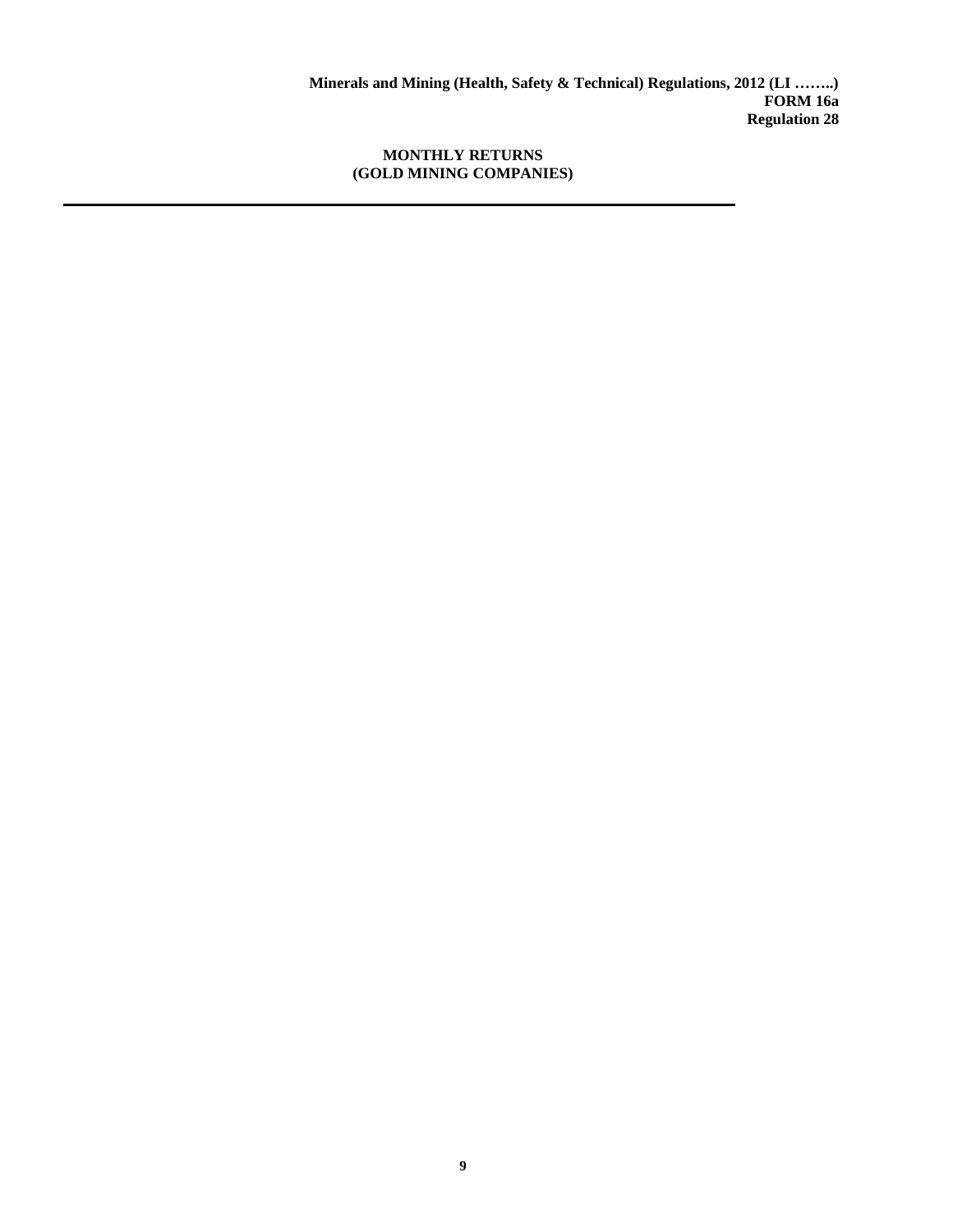| v. Consumable Detans      |            |          |                        |                    |         |        |  |  |  |
|---------------------------|------------|----------|------------------------|--------------------|---------|--------|--|--|--|
|                           | Country of | Quantity | <b>Unit of Measure</b> | Price/Unit         |         | Value  |  |  |  |
|                           | Origin     | Consumed |                        |                    | FC US\$ | LC GHC |  |  |  |
| Item                      |            |          |                        |                    |         |        |  |  |  |
| Explosives                |            |          |                        |                    |         |        |  |  |  |
| (List types)              |            |          |                        |                    |         |        |  |  |  |
|                           |            |          |                        |                    |         |        |  |  |  |
| Petrol                    |            |          |                        |                    |         |        |  |  |  |
| <b>Diesel</b>             |            |          |                        |                    |         |        |  |  |  |
| Lubricants                |            |          |                        |                    |         |        |  |  |  |
| Lime                      |            |          |                        |                    |         |        |  |  |  |
| Flocculants               |            |          |                        |                    |         |        |  |  |  |
| Caustic Soda              |            |          |                        |                    |         |        |  |  |  |
| Antiscalant               |            |          |                        |                    |         |        |  |  |  |
| <b>Activated Carbon</b>   |            |          |                        |                    |         |        |  |  |  |
| <b>Steel Balls</b>        |            |          |                        |                    |         |        |  |  |  |
| Hydrochloric Acid         |            |          |                        |                    |         |        |  |  |  |
| Sodium Cyanide            |            |          |                        |                    |         |        |  |  |  |
| Soda Ash                  |            |          |                        |                    |         |        |  |  |  |
| <b>Hydrogen Peroxide</b>  |            |          |                        |                    |         |        |  |  |  |
| <b>Steel Balls</b>        |            |          |                        |                    |         |        |  |  |  |
| Cement                    |            |          |                        |                    |         |        |  |  |  |
| <b>Flotation Reagents</b> |            |          |                        |                    |         |        |  |  |  |
| Cupel                     |            |          |                        |                    |         |        |  |  |  |
| Copper Sulphate           |            |          |                        |                    |         |        |  |  |  |
| Crucible                  |            |          |                        |                    |         |        |  |  |  |
| Silica                    |            |          |                        |                    |         |        |  |  |  |
| Sulphuric Acid            |            |          |                        |                    |         |        |  |  |  |
| Sulphamic Acid            |            |          |                        |                    |         |        |  |  |  |
| Copper Sulphate           |            |          |                        |                    |         |        |  |  |  |
| Xanthate                  |            |          |                        |                    |         |        |  |  |  |
| Promoter TSS 815          |            |          |                        |                    |         |        |  |  |  |
| Nitric Acid and others    |            |          |                        |                    |         |        |  |  |  |
| Flux (Remix)              |            |          |                        |                    |         |        |  |  |  |
| Frother                   |            |          |                        |                    |         |        |  |  |  |
| Others (Please List)      |            |          |                        |                    |         |        |  |  |  |
|                           |            |          |                        | <b>Total Value</b> |         |        |  |  |  |

# **v. Consumable Details**

## **vi). Utilities Details:**

|    |                |                   |                      |                       | Cost      |          |
|----|----------------|-------------------|----------------------|-----------------------|-----------|----------|
| a. | Electricity    | <b>Price/Unit</b> | Consumption<br>(kwh) | <b>Power</b><br>(kvh) | FC (US\$) | LC (GH¢) |
|    | Self generated |                   |                      |                       |           |          |
|    | National Grid  |                   |                      |                       |           |          |
|    |                |                   |                      |                       |           |          |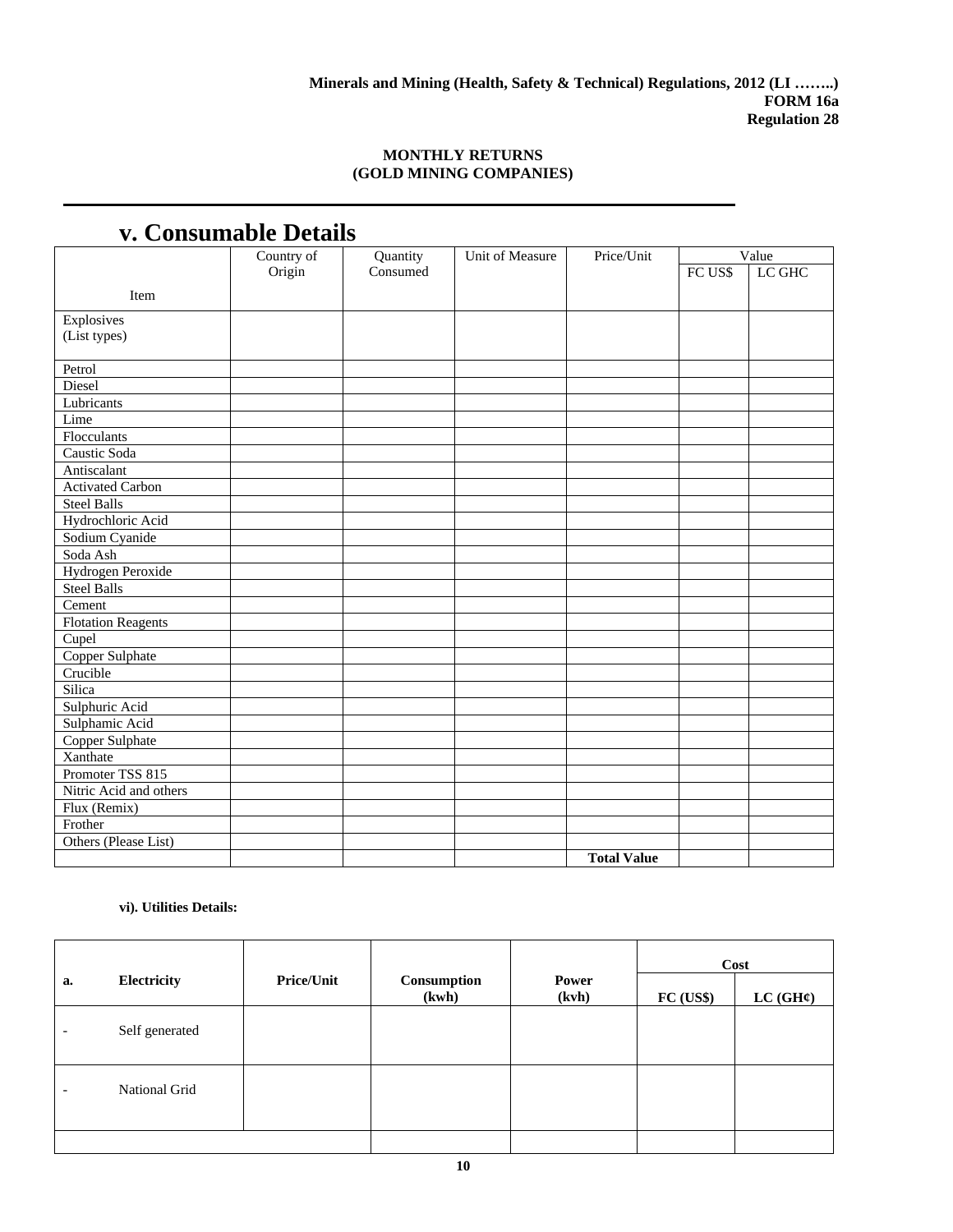| <b>Total</b> |  |  |
|--------------|--|--|
|              |  |  |

| b.           | Water         | <b>Price/Unit</b> | Consumption<br>(Litres) | Cost      |          |  |  |
|--------------|---------------|-------------------|-------------------------|-----------|----------|--|--|
|              |               |                   |                         | FC (US\$) | LC (GH¢) |  |  |
|              | Self produced |                   |                         |           |          |  |  |
| ٠            | National Grid |                   |                         |           |          |  |  |
| <b>Total</b> |               |                   |                         |           |          |  |  |

|    |                   | Cost     |          |  |  |  |
|----|-------------------|----------|----------|--|--|--|
|    |                   | FC (USS) | LC (GH¢) |  |  |  |
| c. | Telecommunication |          |          |  |  |  |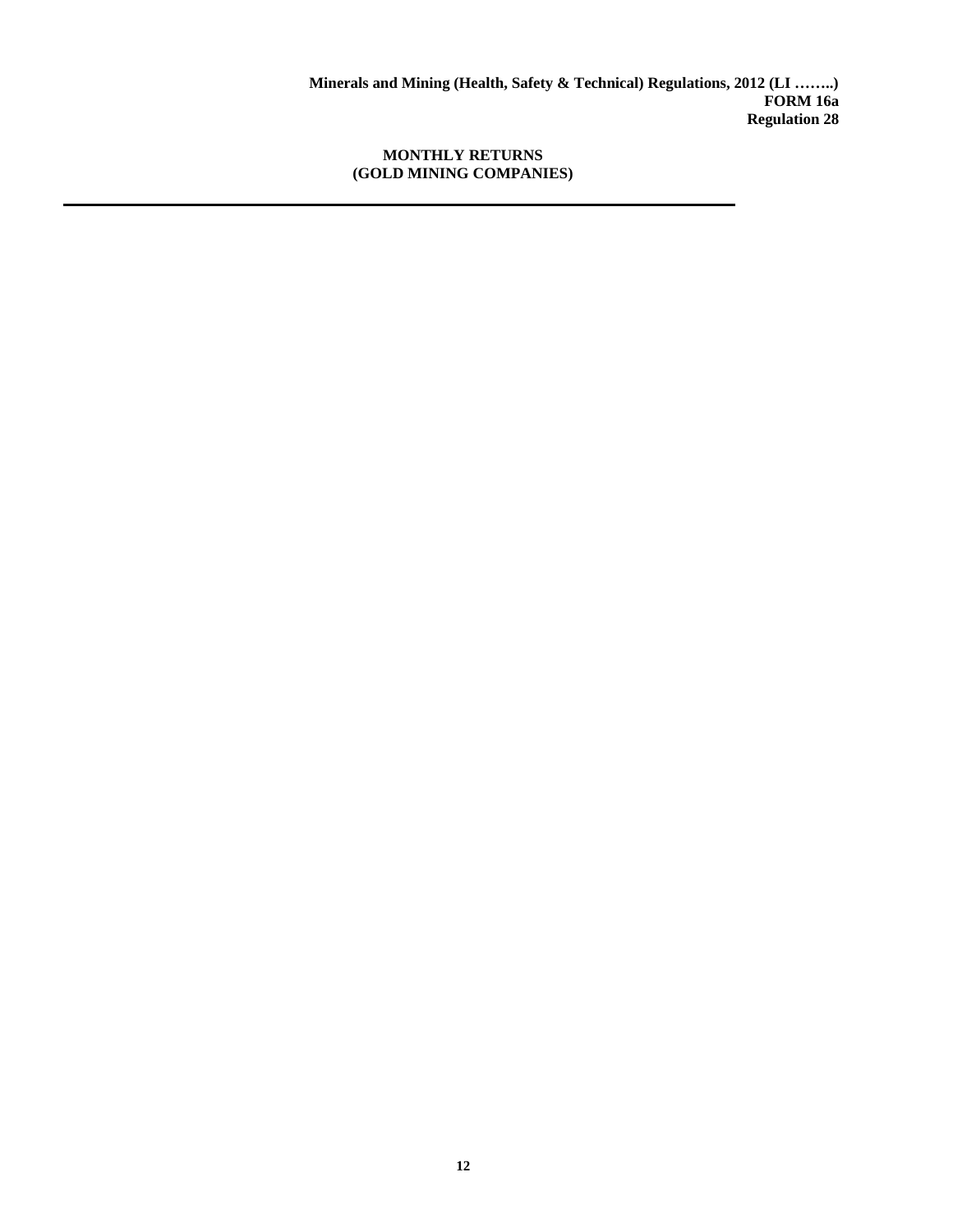# **E. MONTHLY SUMMARY LABOUR RETURNS**

|        | Expatriat<br>${\bf e}$ | Ghanaia<br>n Senior | Ghanaia<br>n Junior | Expatriat<br>e | Contractors<br>Ghanaia<br>n Senior | Ghanaia<br>n Junior | Skilled<br>Labour | Unskille<br>d<br>Labour | Local<br>Casua<br>Labou<br>r | Total |
|--------|------------------------|---------------------|---------------------|----------------|------------------------------------|---------------------|-------------------|-------------------------|------------------------------|-------|
| Male   |                        |                     |                     |                |                                    |                     |                   |                         |                              |       |
| Female |                        |                     |                     |                |                                    |                     |                   |                         |                              |       |
| Total  |                        |                     |                     |                |                                    |                     |                   |                         |                              |       |

\*Indicate the total number of people employed from the community:

Male............... Female............. Total.....................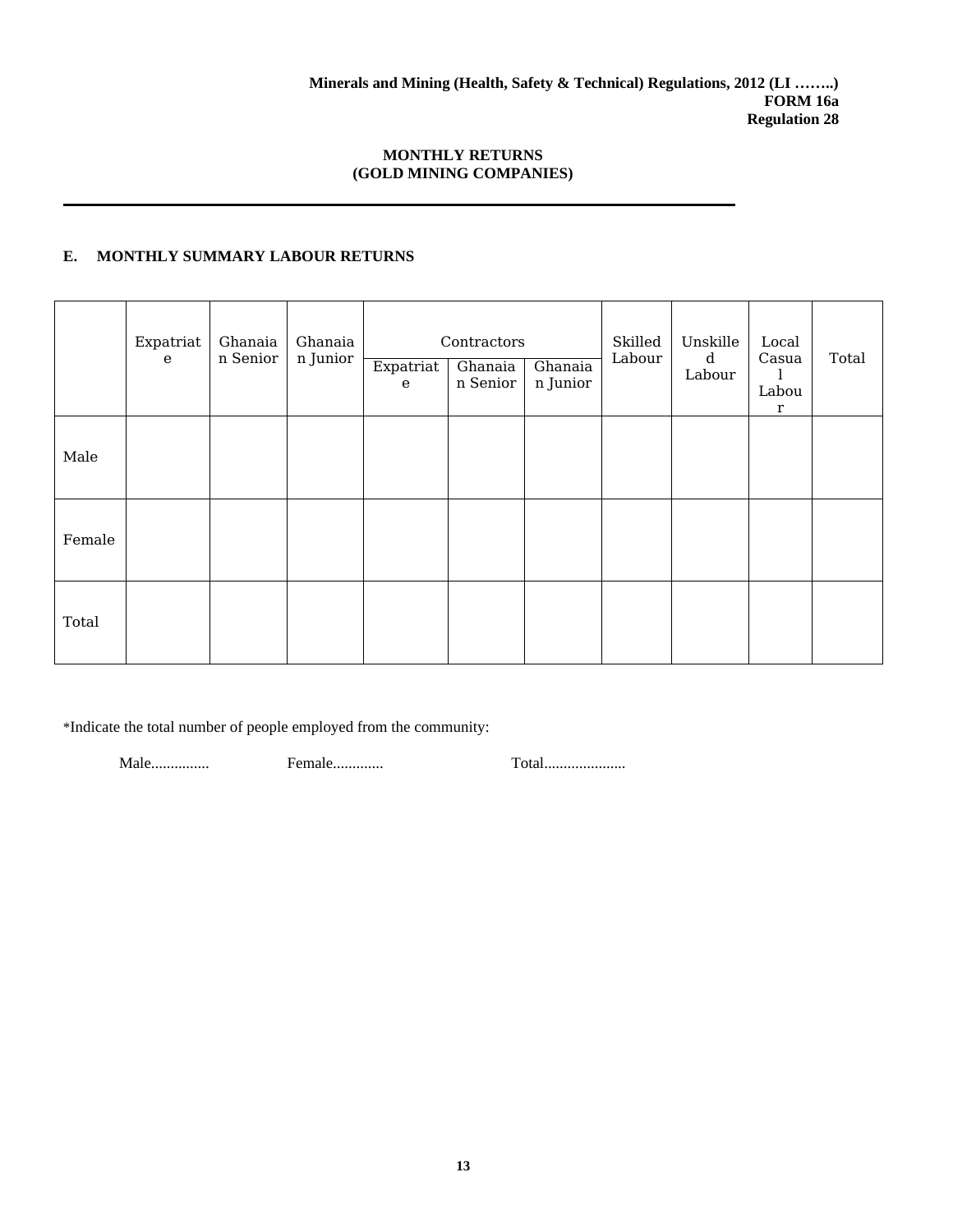# F. ENVIRONMENTAL AND SOCIAL BRIEF

**Environmental Impact and Mitigation Measures** 

 $\cdots$ 

**Social Impact and Mitigation Measures** 

 $\cdots$ 

**Corporate Social Responsibility (CSR) Projects and their Cost** 

.....  $\cdots$ . . . . .

**Occupational Health and Safety Issues**